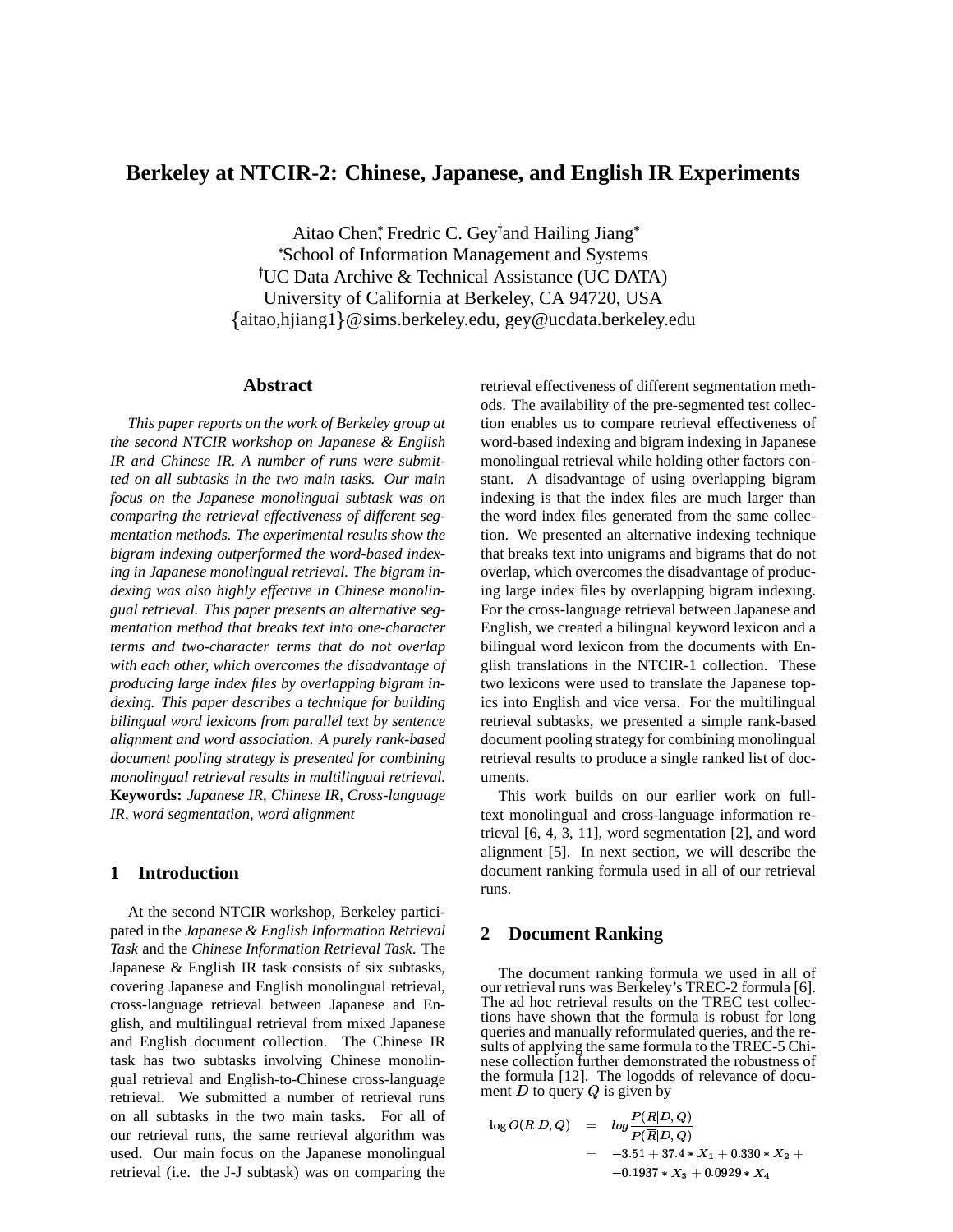where  $P(R|D,Q)$  is the probability of relevance of document D with respect to query  $Q$ ,  $P(R|D, Q)$ <br>is the probability of irrelevance of document D with The respect to query  $Q$ . The four composite variables  $\overline{X}_2, X_3, \overline{X}_4$  are defined as follows:

$$
X_1 = \frac{1}{\sqrt{N} + 1} \sum_{i=1}^{N} \frac{q t f_i}{q l + 35}
$$
  
\n
$$
X_2 = \frac{1}{\sqrt{N} + 1} \sum_{i=1}^{N} \log \frac{d t f_i}{d l + 80}
$$
  
\n
$$
X_3 = \frac{1}{\sqrt{N} + 1} \sum_{i=1}^{N} \log \frac{c t f_i}{c l}
$$
  
\n
$$
X_4 = N
$$

where  $N$  is the number of matching terms between a document and a query,  $qtf_i$  is the within-query frequency of the *i*th matching term,  $dt f_i$  is the withindocument frequency of the *i*th matching term,  $ctf_i$ is the occurrence frequency in a collection of the  $i$ th matching term,  $ql$  is query length (number of terms in a query),  $dl$  is document length (number of terms in a document), and  $cl$  is collection length, i.e. the number of occurrences of all terms in a test collection.

The relevance probability of document  $D$  with respect to query  $Q$  can be written as follows given the logodds of relevance.

$$
P(R|D,Q) = \frac{1}{1 + e^{-\log O(R|D,Q)}}\tag{1}
$$

The documents are ranked in decreasing order by their relevance probability  $P(R|D,Q)$  with respect to a query. The ranking formula combines a small set of composite relevance clues which in turn are expressed in primitive relevance clues such as the number of matching terms between a document and a query, the within-document term frequency, the document length, the within-query term frequency, query length, within-collection term frequency, and so on. The coefficients were determined by fitting the logistic regression model to a set of training records using a statistical software package. We refer readers to reference [6] for more details.

## **3 Chinese IR Task**

The Chinese IR task is concerned with Chinese monolingual retrieval and English-to-Chinese crosslanguage retrieval. The test collection contains 50 topics in Chinese and in English and 132,173 news articles from five newspapers published in Taiwan. The topics consists of *title*, *question*, *narrative*, and *concept* fields. The topics are rich in concept terms. The number of concept terms in topics ranges from 9 to 20 with an average of 15.46 concept terms. We performed two Chinese monolingual retrieval and one English-to-Chinese cross-language retrieval runs.

# **3.1 C-C Subtask**

The focus of this substask is the Chinese monolingual retrieval. Since word boundaries are not marked in Chinese written text, some preprocessing is needed to break Chinese sentences into indexing terms, which can be words, single characters, two-characters, and so on. The process of splitting text into words is called word segmentation. While breaking sentences into words may be necessary for natural language processing and understanding tasks, such as part-of-speech tagging, word sense disambiguation, syntactical parsing, and the like, words are not the only indexing unit for the purpose of information retrieval where the main concern is to retrieve from the document collection those documents that are most likely relevant in response to a user query. In practice, treating two adjacent characters as indexing terms is not only simple to apply, but effective as well. It may not be efficient in space, however it takes no external linguistic resources to index a collection. Thus this approach can be readily applied to documents in any domain. Splitting text into words often needs at least a list of words. The coverage of the word list can have significant effect on the word segmentation results. The proper nouns and domain-specific terminological terms are problematic because often they are missing in dictionaries or word lists used to segment a collection. Our experience with overlapping bigram indexing in both Chinese and Japanese monolingual retrieval is encouraging. Two official runs, named Brkly-CHIR-TI-01 and Brkly-CHIR-LO-01, were submitted for the Chinese monolingual subtask. These two runs differ only in the number of topic fields indexed in the topics. The Brkly-CHIR-TI-01 run indexed the *question* field only in the topic, while the Brkly-CHIR-LO-01 run indexed all four topic fields: the *title*, *question*, *narrative*, and *concepts*. The overlapping bigram indexing was applied to the topics and the document collection. The average precision values over 50 topics are presented in table 1. The overall average precision values of Brkly-CHIR-LO-01 with respect to the relaxed and rigid relevance judgment sets are .7027 and .6073, respectively. This run achieved 99.55% and 100% overall recall with respect to the relaxed and rigit relevance judgement sets. The high average precision may be attributed to the richness in concept terms in the Chinese topics.

#### **3.2 E-C Subtask**

The English-to-Chinese IR subtask is about searching English topics against the Chinese document collection. Our approach is to translate the English topics into Chinese by dictionary lookup. Then we performed a monolingual retrieval with the automatic Chinese translations of the English topics.

The topics were processed in three steps to generate the queries before translation. First, the topics were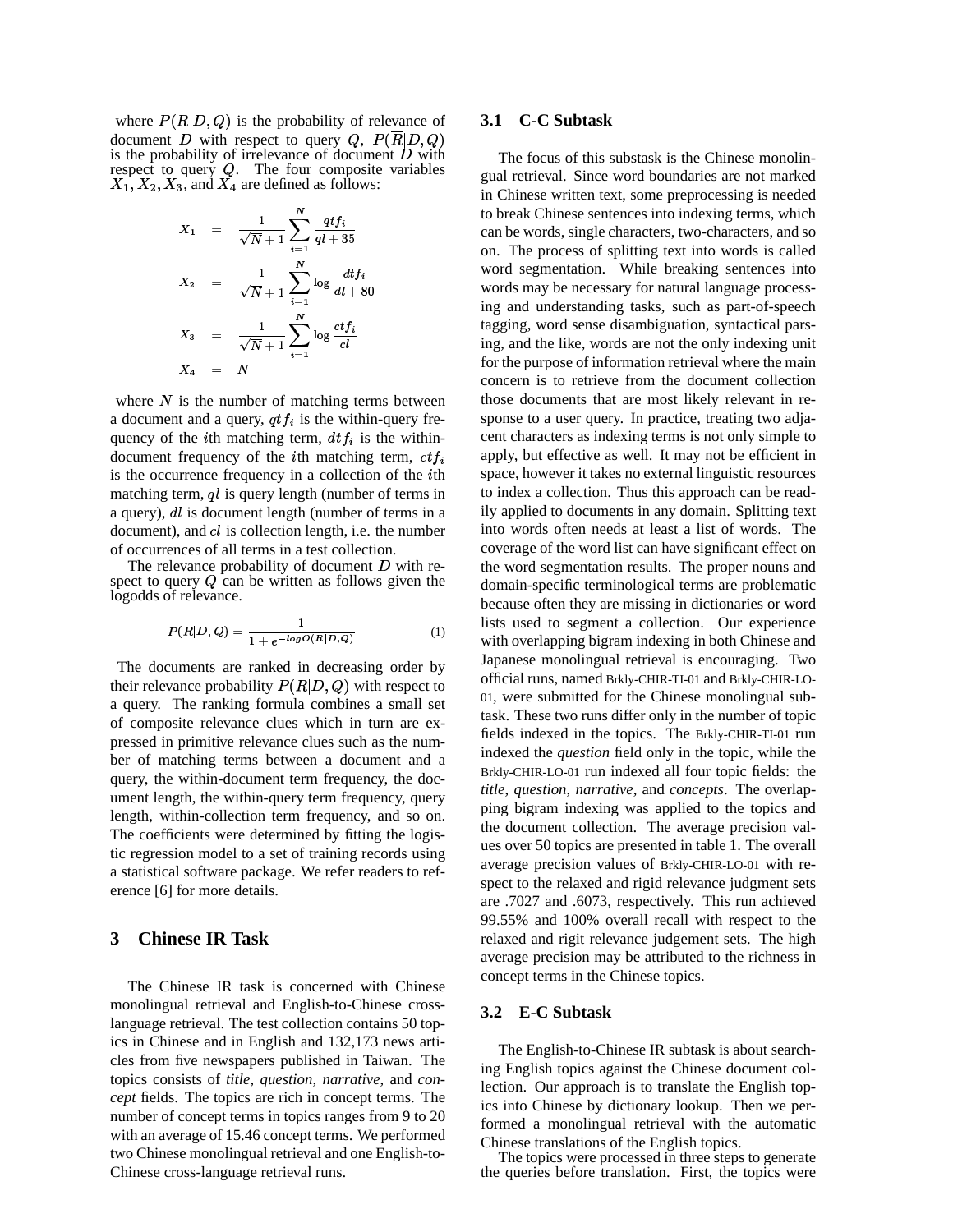| Run ID           | Topic         | Document       | Topic/Document                    | Average   | Average   |
|------------------|---------------|----------------|-----------------------------------|-----------|-----------|
|                  | <b>Fields</b> | <b>Fields</b>  | Segmentation                      | Precision | Precision |
|                  | Indexed       | Indexed        | Method                            | (Relaxed) | (Rigid)   |
| Brkly-CHIR-LO-01 | T.O.N.C       |                | Title and Text overlapping bigram | 0.7027    | 0.6073    |
| Brkly-CHIR-TI-01 | $\theta$      | Title and Text | overlapping bigram                | 0.4758    | 0.3274    |

**Table 1. This table shows the fields indexed in topics and documents and the segmentation methods used to break documents and topics into words.**

tagged using Brill's part-of-speech tagger [1]. Second, noun phrases are extracted from the tagged topics. Third, the single-word terms and phrases are normalized using a morphological analyzer. The following text shows the tagged text of the question field in topic 030.

To/TO retrieve/VB the/DT reasons/NNS and/CC situations/NNS of/IN widespread/JJ of/IN the/DT infectious/JJ diseases/NNS caused/VBN by/IN El/NNP Nino/NNP ./.

Each word is followed by its part-of-speech tag. The tags NN and NNS represent singular nouns and plural nouns, respectively; NNP represents the proper name, and JJ represents adjective. Then the tagged text is passed to a noun phrase recognizer for noun phrase extraction. The recognizer detects simple noun phrases based on the pattern of the tags. The noun phrase patterns we used to extract noun phrases can be concisely specified in a three-state automaton as shown in Figure 1. The initial state is 0 and the final state is 2. Any words tagged with part-of-speech tags NN, NNS, NNP, NP and NPS are represented by the label NOUN, and words tagged with JJ, JJR, and JJS, which are the positive, comparative and superlative form of an adjective, are represented by the label ADJ. Any sequence of words whose part-of-speech tags completes a path from the initial state to the final state will be extracted as a noun phrase, excluding the single-word nouns. The noun phrases extracted from the above



**Figure 1. An automaton for simple noun phrase recognition**

tagged text are *infectious diseases* and *El Nino*. The words appearing in the stoplist were removed and then the remaining single words and noun phrases are normalized using a morphological analyzer [7], which reduces plural nouns to their singular form and verbs to their base form. Also, all words and phrases are converted to lower case. The normalized single words and

the simple noun phrases constitute the English queries before translation.

After the preprocessing of the English topics, each query now consists of single words and noun phrases. We translate each query by looking up every single word and noun phrase in a Chinese-English bilingual dictionary. The bilingual dictionary we used to translate English queries is the Chinese-to-English wordlist (version 2.0) compiled by Linguistic Data Consortium which can be downloaded from from http://morph.ldc.upenn.edu/Projects/Chinese/. The wordlist contains some 128,000 Chinese words, paired with equivalent English words.

For Brkly-ECIR-LO-01 run, a query term (noun phrase or single word) was looked up in the LDC bilingual wordlists. The top two Chinese translation equivalents that occur most frequently in the test document collection were retained as translations for an English term when there are more than two translations for that term. When there was no exact match for a singleword term, that term was not translated. However for no exact match for a noun phrase, we proceeded to match the sub-phrases against the dictionary until there were some matches. If all sub-phrases matching failed, we then sought out exact matches for the component words in the phrase. For example, if a three-word phrase  $w_1w_2w_3$  was missing in the dictionary, we searched the sub-phrases  $w_1w_2$  and  $w_3$ ; and if there was no match for  $w_1w_2$ , we searched  $w_1$ and  $w_2w_3$  in the dictionary. If none of the sub-phrases were found in the dictionary, we translated this phrase word-by-word by looking up each component word in the dictionary, and took the Chinese translations of all the component words in the phrase as the translation of the phrase. We submitted one run named Brkly-ECIR-LO-01 on this subtask. All content fields in the English topics were indexed. The Chinese translations were segmented into overlapping bigrams. The overall average precision was .2195 for the relaxed relevance judgment and .1908 for the rigid relevance judgment. The relatively poor performance can be mainly attributed to the limited coverage of the bilingual dictionary used for query translation. Many of the query terms were not translated because they are missing in the bilingual dictionary.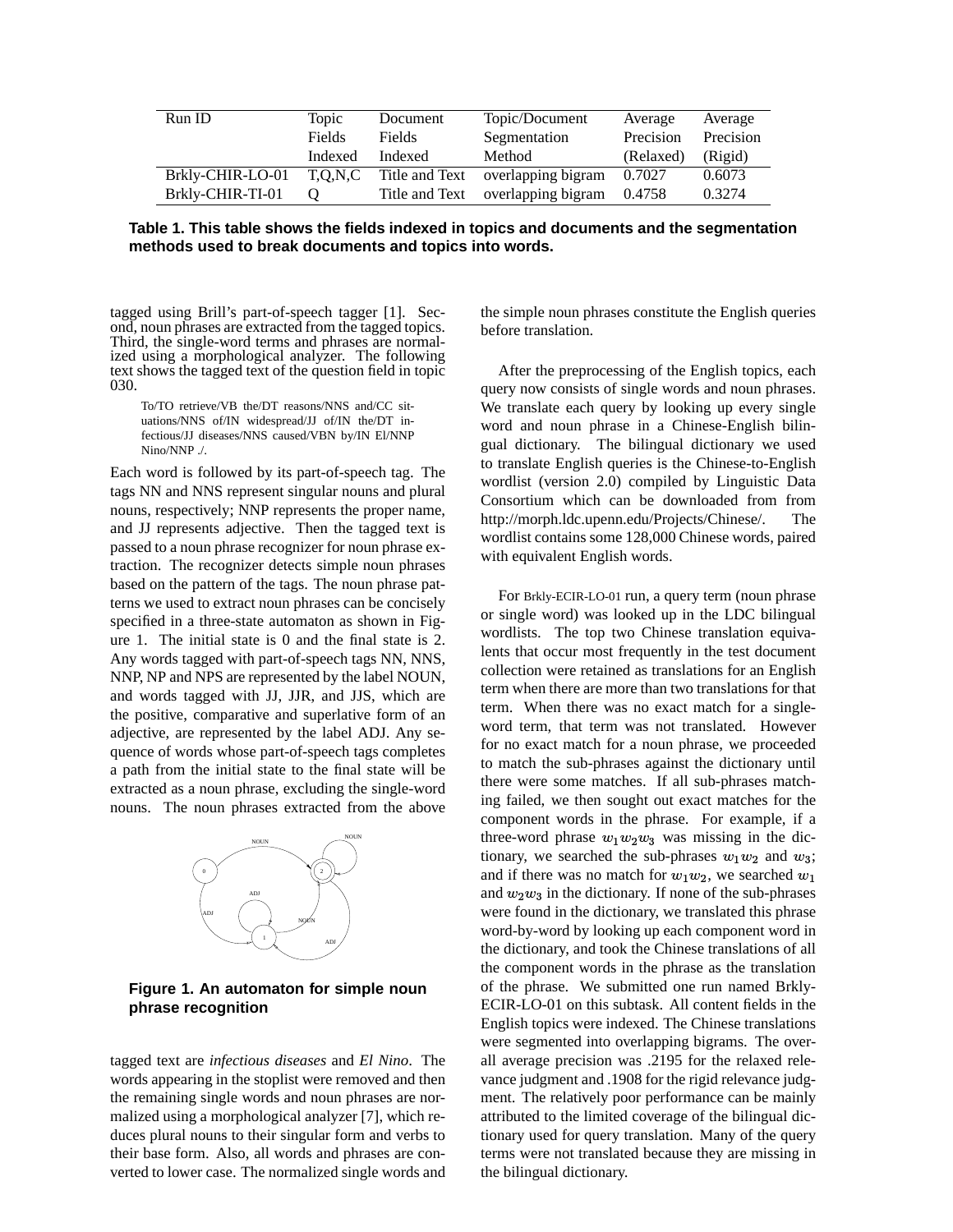### **4 Japanese & English IR**

The Japanese & English IR task is made up of six subtasks, covering monolingual, cross-language, and multilingual text retrieval. The test collection contains about 736,000 documents which are either abstracts of conference papers or extended summaries of Grant-in-Aid research report. About half of the abstracts written by the authors of the conference papers have English translations also provided by the authors. And about a quarter of the extended summaries of research reports have English translations. A typical document contains *title*, *author*, *abstract*, *keyword*, name of the conference fields. The keywords and their English translations are provided by the authors of the papers. A set of 49 topics in Japanese and in English are provided for these subtasks. A topic has a *title*, *description*, *narrative*, and *concept* fields. We will describe our participation in each of the six subtasks in the following subsections.

#### **4.1 J-J Subtask**

The J-J subtask concerns Japanese monolingual retrieval where the provided Japanese topics are searched against the Japanese documents only. Like in Chinese, word boundaries in Japanese are not marked. Thus, breaking sentences into words or other indexing units is needed in indexing. Our focus in this subtask was to compare the effectiveness of different segmentation techniques. The availability of pre-segmented copy of the test collection enables us to do comparison between bigram indexing and word-based indexing. We submitted five official runs for the J-J subtask named as Brkly1, Brkly2, Brkly3, Brkly4, and Brkly16, respectively. These five runs represent four different segmentation techniques. For the first two runs, Brkly1 and Brkly2, overlapping bigram indexing was applied to the topics and documents. The Brkly3 run used Chasen morphological analyzer to segment both the topics and the documents into words. The Brkly4 applied a non-overlapping bigram and unigram indexing method to segment the text. And the Brkly16 run used the pre-segmented topics and documents. Only words in the pre-segmented collection and topics were included in indexing. The average precision values for the five monolingual runs with respect to the first relevance judgment set are shown in column five in table 2. The table also shows what fields were indexed and what segmentation method was used for each run. All of our runs were produced without relevance feedback. At the first NTCIR workshop, we did not find the hiragara characters helpful in Japanese monolingual retrieval when overlapping bigram indexing is applied [3]. For Brkly1 run, we discarded any hiragara characters before generating bigrams.

Although bigram indexing is effective, the disadvantage is that the bigram index files are usually much larger than the word indexes generated from the same collection. We present an indexing method that breaks text into unigrams and bigrams that do not overlap. When the word length is limited to one or two characters, the number of possible ways to segment a sentence of  $n$  characters is given by the recurrence relation  $N(n) = N(n-1) + N(n-2)$ , where  $N(n)$  is the number of ways to break a sentence of  $n$  characters into one or two-character words and  $N(0) = 0, N(1) = 1, N(2) =$ @ . For example, a sentence consisting of three letters can be split into non-overlapping unigrams and bigrams in one of three ways: 1)  $S = C_1/C_2/C_3$ , 2)<br>  $S = C_1 C_2/C_3$ , and 3)  $S = C_1/C_2 C_3$ . For a segmented sentence  $S = w_1w_2 \ldots w_m$ , the probability of the sentence is computed as follows:

$$
P(S) = P(w_1 w_2 \ldots w_m) \tag{2}
$$

$$
= P(w_1)P(w_2)...P(w_m) = \prod_{i=1}^m P(w_i) \quad (3)
$$

where  $w_i$  is either a unigram or a bigram. Here we assume the words occur independently. We compute the probability of a sentence for all possible segmentations, then we choose the segmentation of the highest probability. The probability of a unigram or bigram is the maximum likelihood estimate in the test document. The probability of a one-character word document. The probability of a one-character word<br>(i.e., unigram) is estimated by  $P(C_i) = \frac{N(C_i)}{N}$ , and the probability of a two-character word (i.e., bigram) is probability of a two-character word (i.e., bigram) is<br>estimated by  $P(C_i C_j) = \frac{N(C_i C_j)}{N}$ , where  $N(C_i)$  is the number of times that character  $C_i$  occur in the corpus,  $N(C_i, C_j)$  is the number of times that string  $C_i, C_j$  occurs  $\cdots$ in the corpus and  $N$  is the total number of times that all single character terms and all two-character terms occur in the corpus. When a sentence is short, one can easily enumerate all possible ways of segmenting the sentence and compute their associated probabilities, then choose the segmentation of the highest probability. But when a sentence is long, the number of possible segmentations is exponential, it is no longer practical to enumerate all possible ways of breaking the sentence and estimate their probabilities. However one can apply a dynamic programming technique to find out the most likely segmentation efficiently without computing the probabilities of all possible segmentations of a sentence. The best way of breaking a sentence of  $n$  characters can be recursively expressed as follows:

$$
P(S_{1,n}) = MAX(P(S_{1,n-1})P(C_n), P(S_{1,n-2})P(C_{n-1}C_n))
$$

where  $S_{1,n} = C_1 C_2 \dots C_n$  and  $P(S_{1,n})$  is the maximum probability of segmenting a sentence of  $n$  characters into one or two-character words. For Brkly4, we segmented the topics and documents into unigrams and bigrams that do not overlap with each other. The Chasen morphological analyzer was used to break the topics and documents into single words for Brkly3. Brly16 used the pre-segmented topics and documents, but only the words were included in indexing.

Table 3 shows the pairwise correlation values for four of the J-J runs that used the *title*,*description*, *narrative*, and *concept* fields in the topics. The pair of Brkly3 and Brkly16 has the highest correlation partly because both runs were performed on a word-based index. For Brkly3, the Chasen morphological analyzer was used to segment the documents and topics while the pre-segmented data was used in Brkly16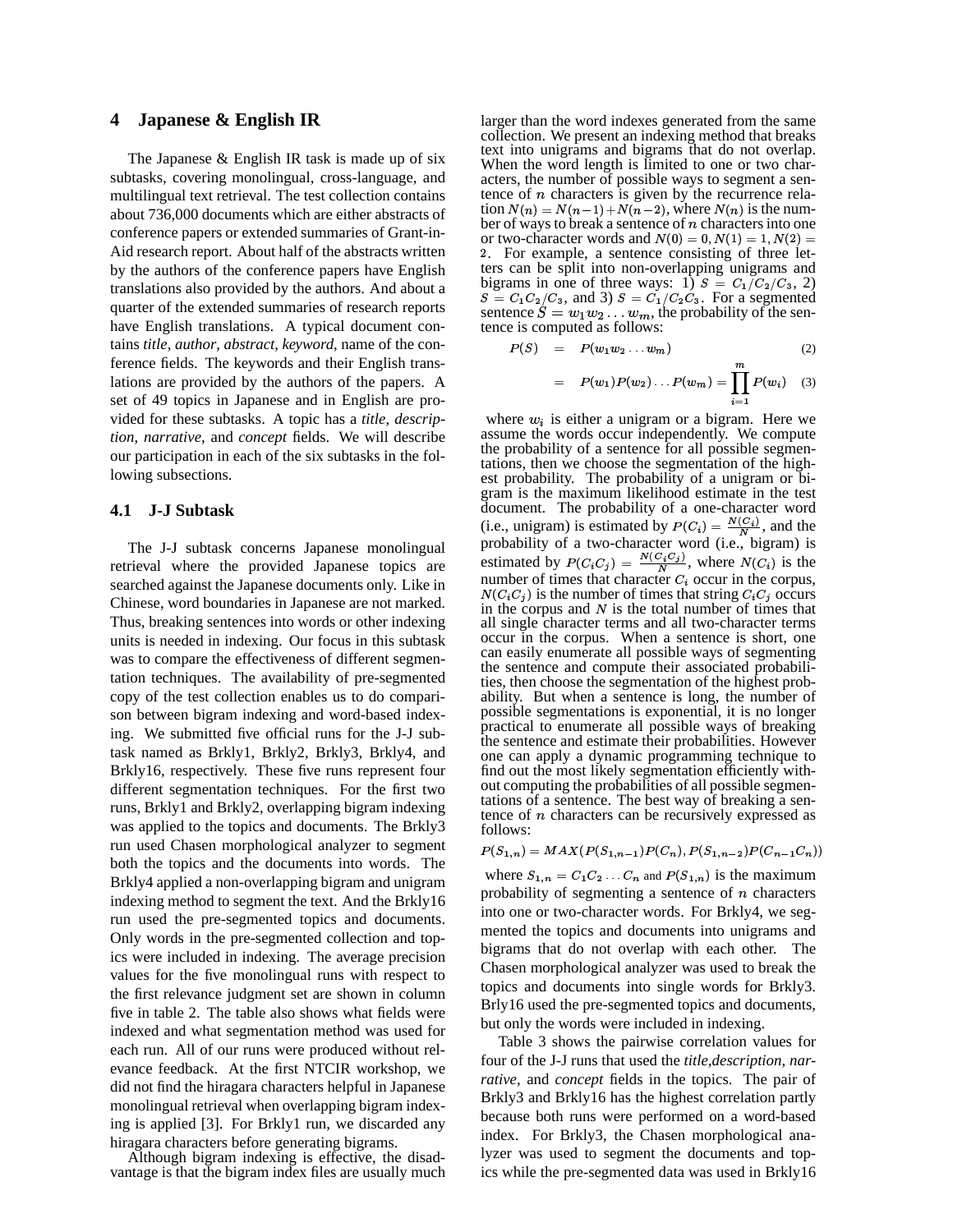| Run ID  | Topic Fields | Document Fields | Topic/Document Segmentation         | Average   |
|---------|--------------|-----------------|-------------------------------------|-----------|
|         | Indexed      | Indexed         | Method                              | Precision |
| Brkly1  | T.D.N.C      | T.A.K.P         | overlapping bigram                  | 0.3602    |
| Brkly2  | D            | T, A, K, P      | overlapping bigram                  | 0.2610    |
| Brkly3  | T,D,N,C      | T, A, K, P      | Chasen analyzer                     | 0.3372    |
| Brkly4  | T,D,N,C      | T, A, K, P      | non-overlapping unigram and bigrams | 0.3287    |
| Brkly16 | T.D.N.C      | T,A,K,P         | pre-segmented                       | 0.3377    |

**Table 2. This table shows the fields indexed in topics and documents and the segmentation methods used to break documents and topics into words.**

run. As we expected, the Brkly1 run was more closely correlated with Brkly4 than with Brkly3 and Brkly16 because the indexing terms are overlapping bigrams for Brkly1 and are non-overlapping unigrams and bigrams for Brkly4. Overall when the average performance over all automatic runs on this subtask from all participating groups was poor, the performance of our runs was also poor. Our J-J monolingual runs achieved very low precision for topics 130, 132, 140, and 149. The performance on these four topics was also low on the average across all J-J automatic runs from all groups. The overlapping bigram indexing outperformed all other segmentation methods in our experiments. It was much more effective than wordbased indexing on topics 105, 107, 139, and 146. For example, the precision on topic 146 is.6386 for Brkly1 which used bigram indexing, while the precision values for the other three runs are .2637, 0.2990, and 0.2764, respectively on the same topic.

|         | Brkly1 | Brkly3 | Brkly4 | Brkly16 |
|---------|--------|--------|--------|---------|
| Brkly1  | 1.0000 | 0.8205 | 0.9146 | 0.8082  |
| Brkly3  | 0.8205 | 1.0000 | 0.9116 | 0.9391  |
| Brkly4  | 0.9146 | 0.9116 | 1.0000 | 0.9031  |
| Brkly16 | 0.8082 | 0.9391 | 0.9031 | 1.0000  |
|         |        |        |        |         |

**Table 3. Pearson Correlation Coefficients, N = 49, for all J-J runs.**

# **4.2 E-E Subtask**

We submitted two official runs, named Brkly5 and Brkly6, on this English monolingual subtask. Only the *description* field in the English topics was indexed for Brkly5, while the *title*, *description*, *narrative*, and *concept* fields were indexed for Brkly6. The English *TITE*, *ABSE*, *KYWE*, and *PJNE* fields in the English documents were indexed. In the preprocessing step, the stop words were removed from indexing in both topics and documents, the remaining words were changed to lower case and were reduced to their base form. We used an English morphological analyzer [7] to change the nouns in plural form into singular form,

verbs into their infinitive form, and adjectives to their positive form. Again the same retrieval formula was applied without relevance feedback. The overall average precision is .3542 for Brkly5 and .2624 for Brkly6 with respect to the first set of relevance judgments.

### **4.3 J-E Subtask**

Two official runs, named Brkly7 and Brkly8 respectively, were submitted on this Japanese to English cross-language retrieval subtask. The bilingual lexicon used in these two runs was created from the NTCIR-1 document collection. Our approach to Japanese-English cross-language retrieval is to create a bilingual lexicon from the documents with both Japanese and English keywords, then mapping each Japanese query term to its English equivalent. The English translations of all the query terms in a Japanese query are searched against the English collection. Thus we created two bilingual lexicons from the NTCIR-1 document collection. The first one called *bilingual keyword lexicon* was created from the keywords field only, while the second one called *bilingual word lexicon* was created from the *title* and *abstract* fields in the documents in NTCIR-1 collection.

#### **4.3.1 Bilingual Keyword Lexicon**

The existence of both Japanese and English keywords in the NTCIR-1 document collection enables us to build a bilingual lexicon. Most of the documents in the NTCIR-1 collection have both Japanese and English keywords assigned by the authors of the papers. The Japanese keywords in the *KYWD* field and the English keywords in the *KYWE* field are separated by two slash characters, making it easy to extract them.

Our bilingual lexicon was constructed from the Japanese and English keyword fields (i.e., the *KYWE* and *KYWD* fields) in the NTCIR-1 collection by pairing the Japanese keywords with the English keywords in the order they occur in the documents. That is, the first Japanese keyword is paired with the first English keyword in the same document, and the second Japanese keyword is paired with the second English keyword in the same document, and so on. This pair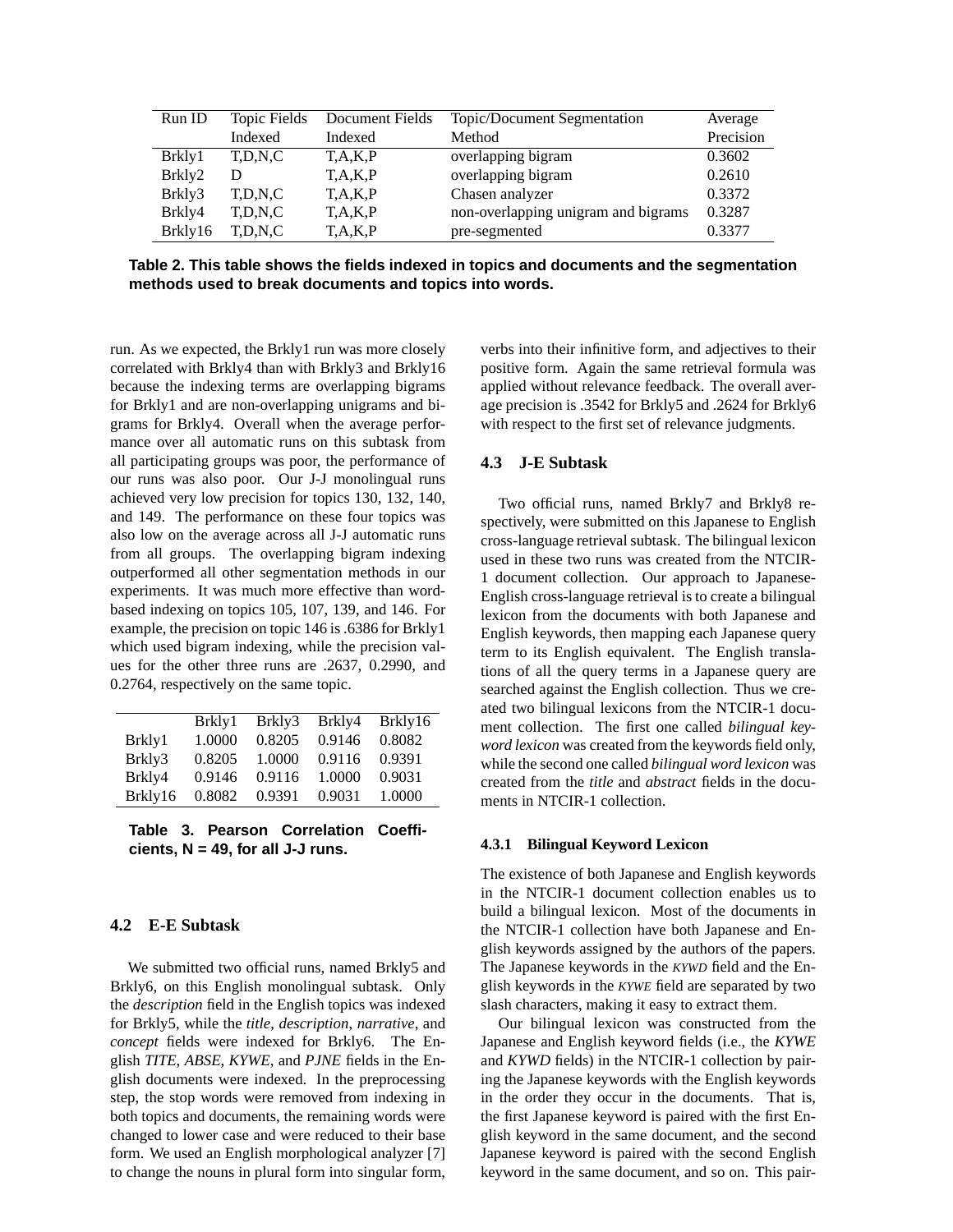ing process terminates when either one of the keyword fields (KYWD and KYWE) is exhausted.

All of the Japanese/English keyword pairs are collected from the NTCIR-1 collection. The resulting bilingual lexicon consists of all the unique Japanese/English keyword pairs, each pair being associated with the number of occurrences in the NTCIR-1 collection.

When we paired the Japanese keywords with the English keywords in the same document, we were aware of the problems that the translations of Japanese keywords may not be consistent and complete, that the English translations and the original Japanese keywords in the same document may not be aligned properly and that the form of the English translations may not be normalized. For example, the words in the same English keyword is connected with hyphen in some cases, but not in other cases. Some of the Japanese keywords have more than one English translations because of inconsistency in translation of the the same terminology and misspellings in English.

#### **4.3.2 Bilingual Word Lexicon**

The second bilingual dictionary we created from the NTCIR-1 collection is based on words co-occurrence in the collection by first aligning the text at the sentence level. For each document with English translation, the abstracts in both English and Japanese are split into sentences. It is simple to break Japanese abstracts into sentences since there is a unique punctuation mark for sentence ending in Japanese, while it is more difficult to break English abstracts into sentences. Since the Japanese title and English title are marked in the source documents, each title in Japanese and its English translation are paired. For the abstracts, we used Gale and Church's program [10] to align Japanese sentences with English sentences. Gale and Church's method is based on a simple statistical model of sentence length measured in terms of characters. This method uses the fact that long sentences in a source language tend to be translated into long sentences in the target language and short sentences tend to be translated into short sentences. Even though it was originally developed to align English and French sentences based on sentence length in characters, we used the program without changing the model parameters to align Japanese and English sentences. The main differences are that we measured the sentence lengths in terms of bytes and that the blank spaces between English words within a sentence are also counted. In the test collection, a Japanese character is represented in two bytes, whereas an English character is represented in one byte. We generated about 959,000 pairs of Japanese and English sentences by aligning the sentences in title and abstract fields in the documents with English translations.

The Japanese sentences are segmented into words using a Japanese wordlist. If the English word 'E' is a translation of the Japanese word 'J', then one would expect that when the Japanese word 'J' is present in a Japanese sentence, its English translation 'E' would also appear in the paired English sentence. A number of statical measures, such as mutual information, likelihood ratio test-based [9, 8], have been developed to compute the association significance between two events. We used the likelihood ratio test-based measure developed by Dunning [8] to compute the association strength between a pair of Japanese/English words. From the aligned sentences, we constructed a contingency table for every pair of Japanese/English words as shown in table 4. where

|              | Japanese word |  |
|--------------|---------------|--|
| English word |               |  |
|              |               |  |

**Table 4. A contingency table for a pair of words.**

a is the number of aligned sentences containing the pair of Japanese/English words;  $b$  is the number of aligned sentences containing the English word, but not the Japanese word;  $c$  is the number of aligned sentences containing the Japanese word, but not the English word; and  $d$  is the number of aligned sentences containing none of the word pair.

The association score between a Japanese word 'J' and an English word 'E' is computed as follows [8]

$$
W(J,E) \quad = \quad 2[log L(p_1,a,a+b)+log L(p_2,c,c+d)- \\ log L(p,a,a+b)-log L(p,c,c+d)]
$$

 $\sim\,$ 

where

$$
log L(p, n, k) = klog(p) + (n - k)log(1 - p)
$$
  
and 
$$
p_1 = \frac{a}{a+b}, p_2 = \frac{c}{c+d}, \text{ and } p = \frac{a+c}{a+b+c+d}.
$$

A total of 310,794 Japanese indexing terms and 278,800 English indexing terms (words) were generated from the parallel corpus of some 187,000 documents in the NTCIR-1 collection.

#### **4.3.3 Query Translation**

A simple method of translating queries into the target language is looking up each source language query word in a bilingual dictionary when such a dictionary is available. The translations for all source language query words can be combined to form the query to submit to the document collection in target language. In general such resources are not readily available,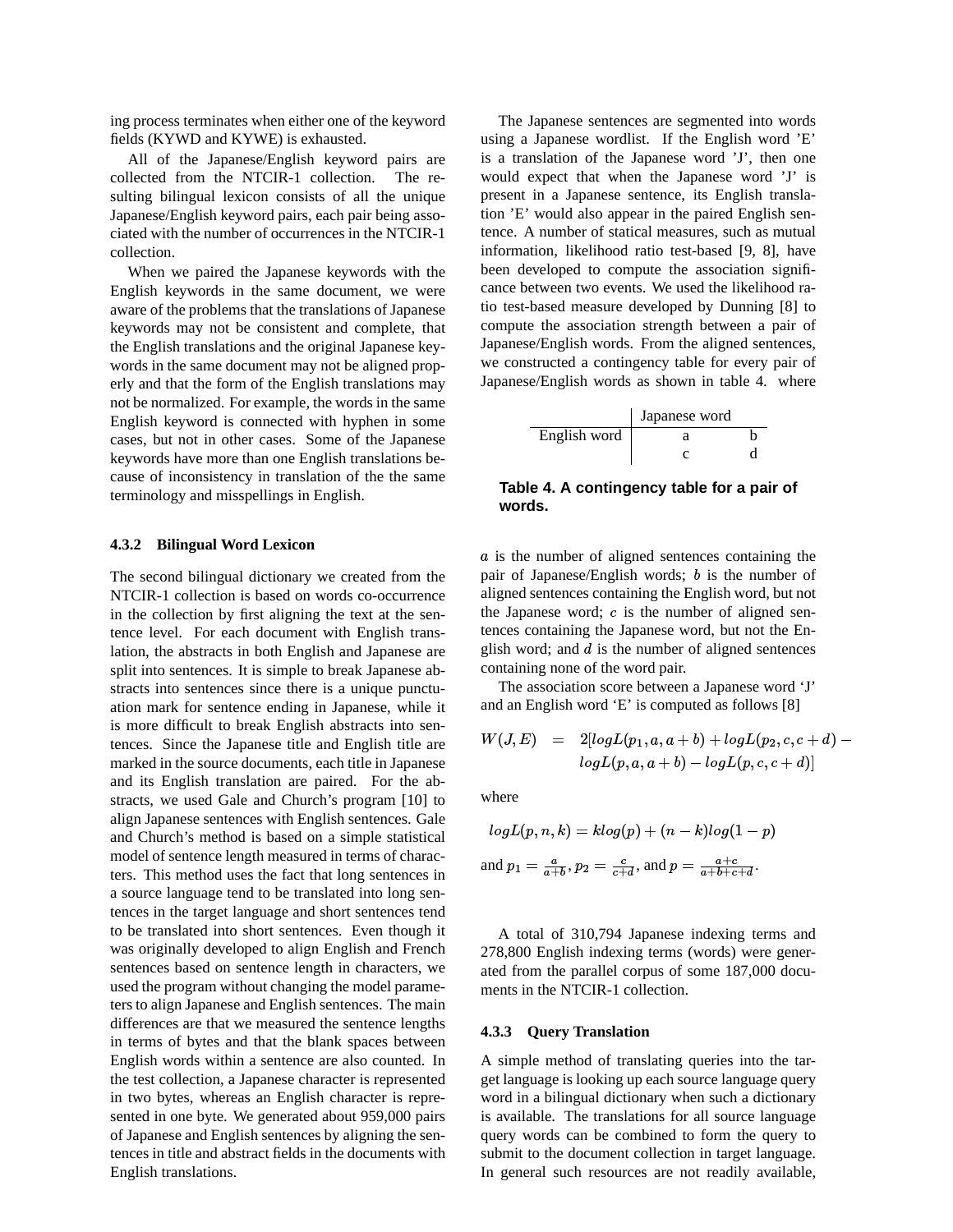and even if a general bilingual dictionary is available, its coverage on domain-specific terminological terms may be very limited. An alternative method of finding translation equivalents is to create a bilingual lexicon from parallel corpora when they are available. Then the bilingual lexicon can be used to look up source language query terms.

Our method of translating Japanese queries into English was to utilize the bilingual lexicons we had created from the NTCIR-1 collection. In translating Japanese queries into English, we first segment the queries into words using the dictionary-based longestmatching technique. Then for each Japanese word, the most frequent English translation is retained as the translation.

For Brkly7 and Brkly8 runs, we used only the bilingual keyword lexicon for query translation. The Japanese topics were segmented into words first using longest-matching method. The individual words were then looked up in the bilingual keyword lexicon. The English translation with the highest occurrence frequency was chosen as the translation of a Japanese word. The overall average precision is .2640 for Brkly7 and .2129 for Brkly8 using the first set of relevance judgment.

## **4.4 E-J Subtask**

The English topics were processed in the same way as the English topics in English-to-Chinese subtask. First, the English topics were tagged with part-ofspeech. Second, simple noun phrases were extracted based on predefined patterns of part-of-speech tags. We submitted three runs, named Brkly9, Brkly10, and Brkly11, respectively, on this English-to-Japanese cross-language retrieval. For Brkly10 run, only the *description* field was used. The other two runs indexed the *title*, *description*, *narrative*, and *concept* fields. For Brkly9, the same Japanese/English *bilingual keyword lexicon* created from the keyword fields in the NTCIR-1 collection was used to translate English phrases and words in the query into Japanese. For Brkly11, the missing words in the *bilingual keyword lexicon* were looked up in the *bilingual word lexicon*. The last column in table 5 shows the average precision for the three English-to-Japanese retrieval runs. The overall precision was improved moderately as a result of better coverage when both the keyword lexicon and the word lexicon were used in query translation for the Brkly11 run.

### **4.5 J-JE Subtask**

The J-JE subtask involves searching Japanese topics against a collection comprised of mixed Japanese and English documents. The English documents are translations of the Japanese documents and the number

of documents in Japanese and in English is about two to one. In general, one could approach this problem in one of two ways: combining monolingual retrieval results or combining queries in all document languages. The first step in both approaches is to translate the queries from the source language to all document languages. In this subtask, one needs only to translate the Japanese topics into English. With the first approach, a monolingual run is performed for each document language. Then the monolingual retrieval results are combined to produce a final ranked list of documents. With the second approach, the queries in all document languages are combined first. Then the pooled queries are searched against the mixed document collection. We took the first approach to the J-JE subtask. That is, we first translated the Japanese topics into English. We then performed one Japanese monolingual retrieval run using the subset of the Japanese documents which was the Brkly3 run; and one English monolingual run using the subset of the English documents which was the Brkly7 run. And finally we combined these two monolingual retrieval results to produce the final ranked list of documents. Our combining strategy is rather simple and is purely rank-based. It is based on the observations that the English documents are translations of the Japanese documents and the number of documents in Japanese and in English is approximately two to one. One would expect that the number of relevant Japanese documents should be also approximately twice the number of relevant English documents for a topic. The final ranked list of documents for Brkly12 run was produced by merging the monolingual Japanese retrieval result and the monolingual English retrieval result in two to one as illustrated in table 6. We submitted two official runs, named

| Rank | Brkly3         | Brkly7         | Brkly12     |
|------|----------------|----------------|-------------|
|      | J1             | E1             | J1          |
| 2    | $_{\rm J2}$    | E2             | $_{\rm J2}$ |
| 3    | J3             | E <sub>3</sub> | E1          |
| 4    | J4             | E4             | J3          |
| 5    | J <sub>5</sub> | E <sub>5</sub> | J4          |
| 6    | J6             | E6             | E2          |
|      |                |                |             |

| Table 6. Document pooling strategy. |  |
|-------------------------------------|--|
|-------------------------------------|--|

Brkly12 and Brkly13, on this subtask. The Brkly12 was produced by merging the Japanese monolingual run Brkly3 and the English monolingual run Brkly7. The final ranked list of documents for Brkly13 run was generated in the same way as for Brkly12 run by merging the Japanese monolingual run Brkly2 and the English monolingual run Brkly8. The average precision values for Brkly12 and Brkly13 are .2915 and .2211, respectively, with respect to the first set of relevance judgment.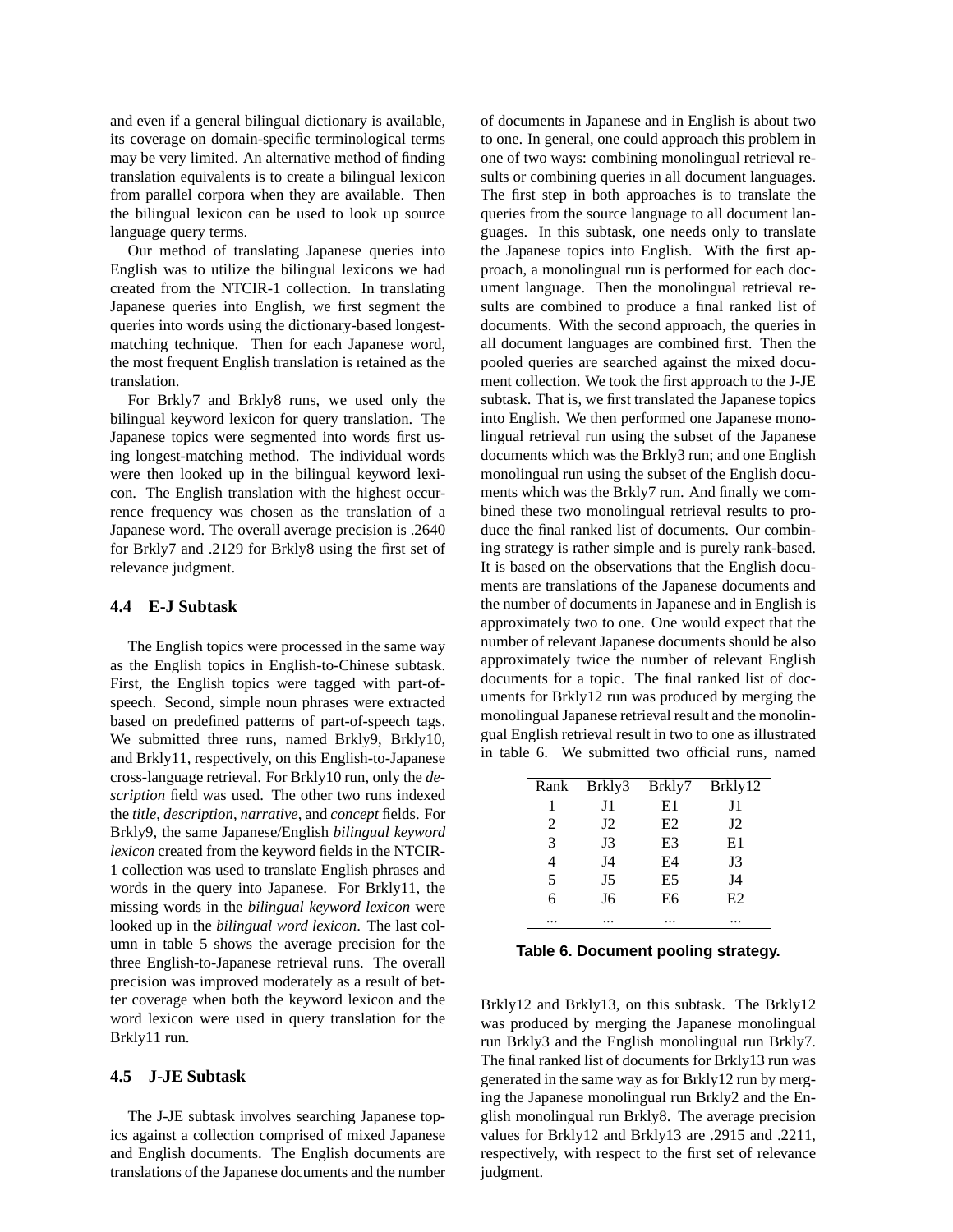| Run ID  | Topic   | Document      | Topic            | Topic                         | Average   |
|---------|---------|---------------|------------------|-------------------------------|-----------|
|         | Fields  | <b>Fields</b> | Segmentation     | Translation                   | Precision |
|         | Indexed | Indexed       | Method           | Method                        |           |
| Brkly9  | T.D.N.C | T.A.K.P       | Longest matching | keyword dictionary            | 0.2389    |
| Brkly10 | Ð       | T, A, K, P    | Longest matching | keyword dictionary            | 0.1489    |
| Brkly11 | T.D.N.C | T.A.K.P       | Longest matching | keyword and word dictionaries | 0.2544    |

**Table 5. This table shows the fields indexed in topics and documents, the word segmentation methods for topics, and the topic translation method.**

## **4.6 E-JE Subtask**

The E-JE subtask is similar to the J-JE subtask except that the topics are in English. We took the same approach to this subtask. First, we translated the English topics into Japanese. Second, one English monolingual retrieval run and one Japanese monolingual retrieval run were performed. Finally, the monolingual retrieval results were merged into one final ranked list of documents. A small change in the document pooling strategy is that we put the English document before the Japanese documents each time when take one English document and two Japanese documents from the monolingual retrieval results as illustrated in table 7. The ratio of the number of documents in Japanese and in English is kept two to one. Two official runs, named

| Rank | Brkly5         | Brkly9 | Brkly14     |
|------|----------------|--------|-------------|
|      | J1             | E1     | E1          |
| 2    | J <sub>2</sub> | E2     | J1          |
| 3    | J3             | E3     | $_{\rm J2}$ |
| 4    | J4             | E4     | E2          |
| 5    | J <sub>5</sub> | E5     | J3          |
| 6    | J6             | E6     | J4          |
|      |                |        |             |

**Table 7. Document pooling strategy.**

Brkly14 and Brkly15, were submitted on this subtask. The Brkly14 was the result of combining the English monolingual run Brkly5 and the Japanese monolingual run Brkly9. And Brkly15 was generated by merging the English monolingual run Brkly6 and the Japanese monolingual run Brkly10. The average precision values with respect to the first set of relevance judgment are .2455 and .1570, respectively.

### **5 Concluding Remarks**

The overall precision on the long and short queries in the Chinese monolingual subtask demonstrated the effectiveness of the bigram indexing in Chinese information retrieval. The results on Japanese monolingual retrieval show that bigram indexing outperformed word indexing. The performance of our crosslanguage retrieval runs was limited by the many missing translations of the query words. The use of the bilingual word dictionary in addition to the keyword dictionary in query translation resulted in a moderate increase in overall precision on the English to Japanese cross-language retrieval subtask. On the multilingual retrieval tasks, we presented a rank-based document pooling strategy for merging monolingual retrieval results to produce a single ranked list of documents in Japanese and English. The results on retrieval from mixed document collection shows this simple document combining strategy worked reasonably well.

# **6 Acknowledgements**

This research was supported by DARPA under research grant N66001-00-1-8911 as part of the DARPA Translingual Information Detection, Extraction, and Summarization Program (TIDES).

### **References**

- [1] E. Brill. A simple rule-based part of speech tagger. In *Proceedings of the Third Conference on Applied Natural Language Processing*, 1992.
- [2] A. Chen. Phrasal translation for english-chinese cross language information retrieval. In *Workshop on English-Chinese Cross Language Information Retrieval at the 2000 International Conference on Chinese Language Computing*, pages 195–202, Chicago, Illinois, USA, July 2000.
- [3] A. Chen, F. Gey, K. Kishida, H. Jiang, and Q. Liang. Comparing multiple methods for japanese and japanese-english retrieval. In *Proceedings of the First NTCIR Workshop on Research in Japanese Text Retrieval and Term Recognition*, pages 49–58, Tokyo, Japan, 1999.
- [4] A. Chen, J. He, L. Xu, F. C. Gey, and J. Meggs. Chinese text retrieval without using a dictionary. In *20th Annual International ACM SIGIR Conference on Research and Development in Information Retrieval, Philadelphia, PA, USA.*, 1997.
- [5] A. Chen, K. Kishida, H. Jiang, Q. Liang, and F. C. Gey. Automatic construction of a japanese-english lexicon and its application in cross-language information retrieval. In *Joint ACM DL/ACM SIGIR Workshop on Multilingual Information Discovery and AccesS (MI-DAS)*, Berkeley, California, USA, Aug. 1999.